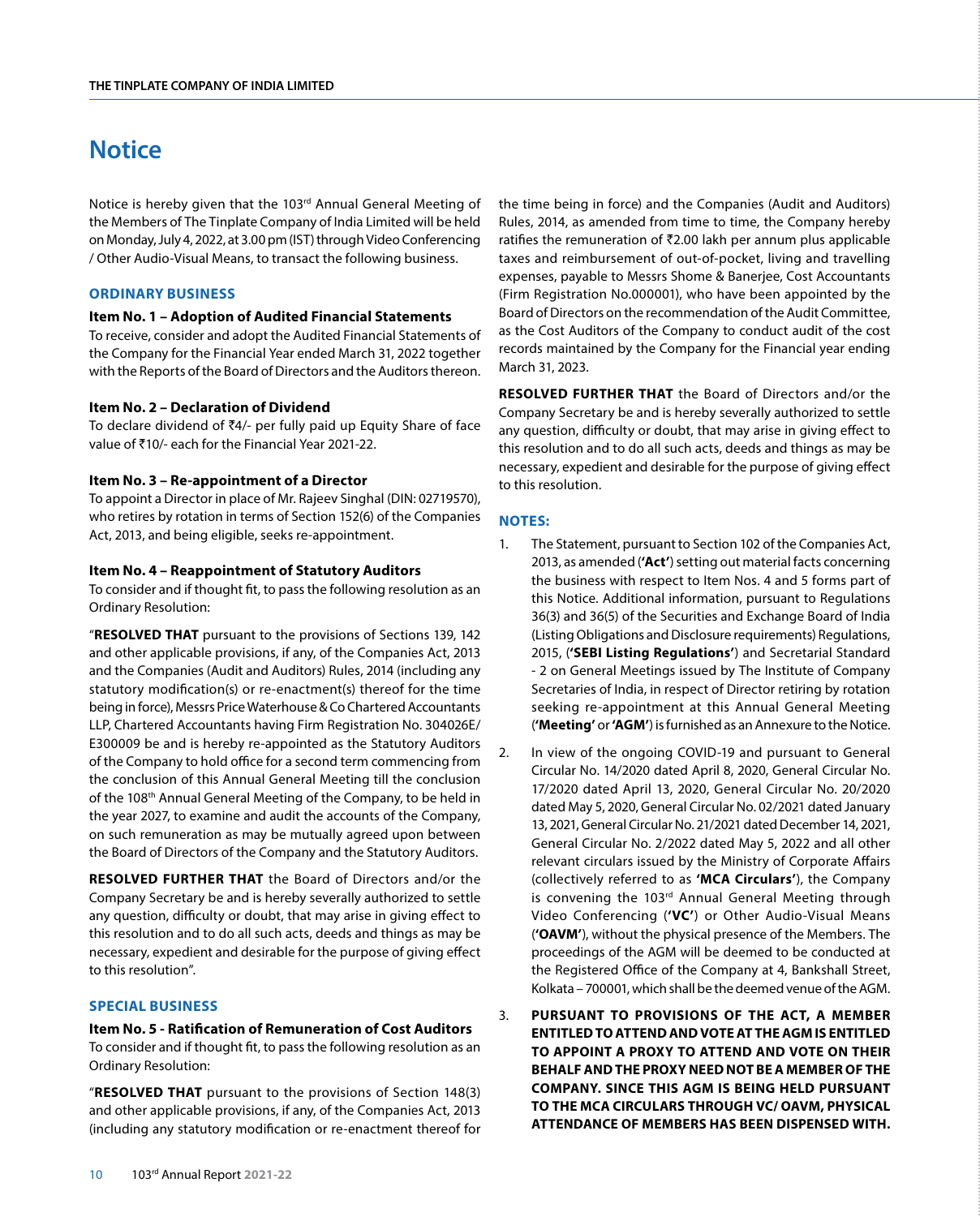## **ACCORDINGLY, THE FACILITY FOR APPOINTMENT OF PROXIES BY THE MEMBERS WILL NOT BE AVAILABLE FOR THIS AGM AND HENCE THE PROXY FORM, ROUTE MAP AND ATTENDANCE SLIP ARE NOT ANNEXED TO THIS NOTICE.**

- 4. The Members can join the AGM in the VC/OAVM mode 30 (thirty) minutes before and 15 (fifteen) minutes after the scheduled time of the commencement of the Meeting by following the procedure mentioned in the Notice. The Members will be able to view the proceedings of the Meeting, on the National Securities Depository Limited's (**'NSDL'**) e-voting website at www.evoting.nsdl.com The facility of participation at the AGM through VC/OAVM will be made available to at least 1,000 Members on a first come first serve basis as per the MCA Circulars.
- 5. Institutional/corporate shareholders (i.e. other than individuals, HUF, NRI, etc.) are required to send a scanned copy (PDF/ JPG Format) of their respective Board or governing body Resolution/Authorisation etc., authorising their representative to attend the AGM through VC/OAVM on their behalf and to vote through remote e-Voting. The said Resolution/ Authorisation shall be sent by e-mail on the Scrutiniser's e-mail address at aklabhcs@gmail.com with a copy marked to evoting@nsdl.co.in
- 6. The Members attending the AGM through VC/OAVM shall be counted for the purpose of reckoning the quorum under Section 103 of the Act.
- 7. In case of joint holders, the Member whose name appears as the first holder in the order of the names as per the Register of Members of the Company will be entitled to vote at the meeting.
- 8. In accordance with the aforesaid MCA Circulars, the Notice of the AGM along with the Annual Report 2021-22 are being sent only through electronic mode to those Members whose e-mail addresses are registered with the Company/Depositories unless any Member has requested for a physical copy of the same. The Company shall send the physical copy of Annual Report 2021-22 to those Members who request the same at company.secretariat@tatatinplate.com mentioning their Folio No./DP ID and Client ID. The Notice convening the 103rd AGM along with the Annual Report 2021-22 will also be available on the website of the Company at [www.tatatinplate.com](http://www.tatatinplate.com) websites of the Stock Exchanges i.e. BSE Limited and the National Stock Exchange of India Limited at [www.bseindia.com](http://www.bseindia.com) and www. nseindia.com respectively and the website of NSDL at www. evoting.nsdl.com

## 9. **Book Closure and Dividend:**

 The Register of Members and Share Transfer Books of the Company will be closed from Friday, June 17, 2022 to Monday, July 4, 2022 (both days inclusive) for the purpose of payment of dividend and AGM for FY 2021-22.

 The dividend of ₹ 4/- per Equity Share of ₹10/- each (40%), if approved by the Members at the AGM, will be paid subject to deduction of income- tax at source ('TDS') on and from Friday, July 8, 2022 as under:

- a. **In respect of Equity Shares held in physical form:** To all the Members, whose names are on the Company's Register of Members, after giving effect to valid transposition / transmission requests lodged with the Company as at close of business hours of Thursday, June 16, 2022.
- b. **In respect of Equity Shares held in electronic form:** To all beneficial owners of the shares, as of end of the day on Thursday, June 16, 2022, as per details furnished by the Depositories for this purpose.

 Pursuant to Finance Act, 2020, dividend income is taxable in the hands of Shareholders effective April 1, 2020, and the Company is required to deduct tax at source from dividend paid to the Members at the prescribed rates. For the prescribed rates for various categories, the shareholders are requested to refer to the Finance Act, 2020 and the amendments thereof. In general, to enable compliance with TDS requirements, Members are requested to complete and/ or update their Residential status, PAN, Category with their depository participants (**'DPs'**) or in case shares are held in physical form, with the Company/ Registrars and Transfer Agent (**'RTA'**) by sending documents through e-mail on or before Tuesday, June 14, 2022. For the details please click here [https://www.](https://www.tatatinplate.com/content/pdf/investor/stock-exchange-compliances/intimation-02062022.pdf) [tatatinplate.com/content/pdf/investor/stock-exchange](https://www.tatatinplate.com/content/pdf/investor/stock-exchange-compliances/intimation-02062022.pdf)[compliances/intimation-02062022.pdf](https://www.tatatinplate.com/content/pdf/investor/stock-exchange-compliances/intimation-02062022.pdf)

## **Updation of mandate for receiving dividend directly in bank account through Electronic Clearing System or any other means in a timely manner:**

 **Share held in physical form:** Please refer to the process detailed on https://tcplindia.co.in/home-KYC.html and proceed accordingly.

 **Shares held in electronic form:** Members may please note that their bank details as furnished by the respective DPs to the Company will be considered for remittance of dividend as per the applicable regulations of the DPs and the Company will not entertain any direct request from such Members for change/addition/ deletion in such bank details. Accordingly, the Members holding shares in demat form are requested to ensure that their Electronic Bank Mandate is updated with their respective DPs by June 14, 2022.

 Further, please note that instructions, if any, already given by Members in respect of shares held in physical form, will not be automatically applicable to the dividend paid on shares held in electronic form.

 The Members who are unable to receive the dividend directly in their bank account through Electronic Clearing Service or any other means, due to non-registration of the Electronic Bank Mandate, the Company shall dispatch the Warrant/ Bankers' Cheque/Demand Draft to such Members.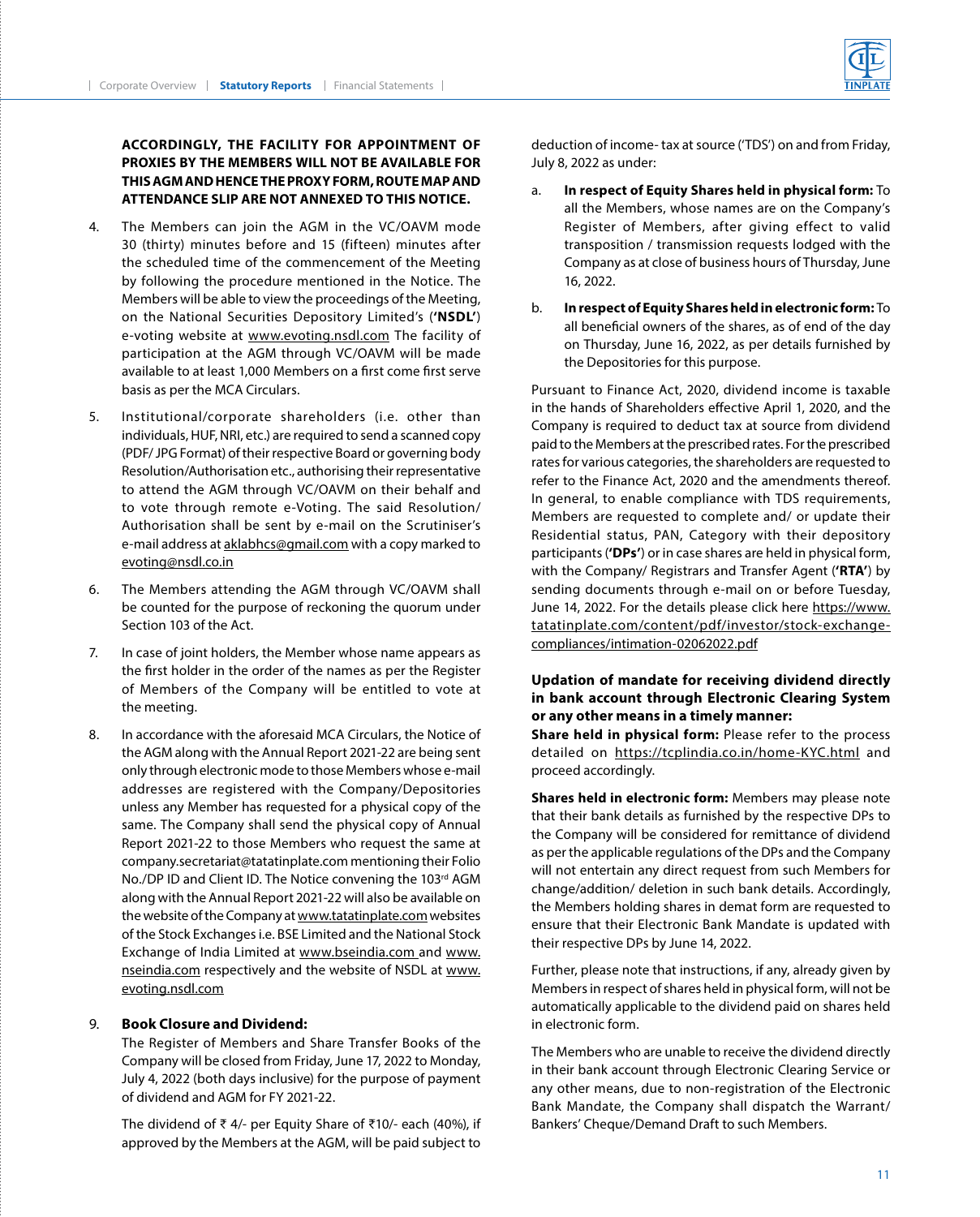10. **Nomination facility:** As per the provisions of Section 72 of the Act, the facility for making nomination is available to the Members in respect of the shares held by them. Members who have not yet registered their nomination are requested to register the same by submitting Form No. SH-13. If a Member desires to opt out or cancel the earlier nomination and record a fresh nomination, the member may submit the same in Form ISR-3 or Form SH-14., as the case may be.

 The said forms can be downloaded from the Company's website at https://www.tatatinplate.com/investor/kyc-otherforms Members are requested to submit the said form to their DP in case the shares are held in electronic form and to the RTA at csg-unit@tcplindia.co.in in case the shares are held in physical form, quoting their folio no(s).

- 11. The Company has sent individual letters to all the Members holding shares of the Company in physical form for furnishing their PAN, KYC details and Nomination pursuant to SEBI Circular No. SEBI/HO/MIRSD/MIRSD\_RTAMB/P/CIR/2021/655 dated November 3, 2021 in Form ISR-1. The Form ISR-1 is also available on the website of the Company at [https://www.](https://www.tatatinplate.com/investor/kyc-other-forms) [tatatinplate.com/investor/kyc-other-forms](https://www.tatatinplate.com/investor/kyc-other-forms) Attention of the Members holding shares of the Company in physical form is invited to go through and submit the said Form ISR – 1.
- 12. Members may please note that SEBI vide its Circular No. SEBI/ HO/MIRSD/MIRSD\_RTAMB/P/CIR/2022/8 dated January 25, 2022 has mandated the Listed Companies to issue securities in demat form only while processing service requests viz. Issue of duplicate securities certificate; claim from Unclaimed Suspense Account; Renewal/ Exchange of securities certificate; Endorsement; Sub-division/ Splitting of securities certificate; Consolidation of securities certificates/ folios; Transmission and Transposition. Accordingly, Shareholders are requested to make service requests by submitting a duly filled and signed Form ISR – 4, the format of which is available on the Company's website under the weblink at [https://www.tatatinplate.com/](https://www.tatatinplate.com/investor/kyc-other-forms) [investor/kyc-other-forms](https://www.tatatinplate.com/investor/kyc-other-forms) on the website of the Company's RTA at https://tcplindia.co.in/home-KYC.html

 It may be noted that any service request can be processed only after the folio is KYC compliant. SEBI vide its notification dated January 24, 2022 has mandated that all requests for transfer of securities including transmission and transposition requests shall be processed only in dematerialized form. In view of the same and to eliminate all risks associated with physical shares and avail various benefits of dematerialisation, Members are advised to dematerialise the shares held by them in physical form. Members can contact the Company or RTA, for assistance in this regard.

13. Members are requested to note that, dividends if not encashed for a consecutive period of 7 years from the date of transfer to Unpaid Dividend Account of the Company, are liable to be transferred to the Investor Education and Protection Fund

(**'IEPF'**). The shares in respect of such unclaimed dividends are also liable to be transferred to the demat account of the IEPF Authority. In view of this, Members / Claimants are requested to claim their dividends from the Company, within the stipulated timeline. The Members, whose unclaimed dividends / shares have been transferred to IEPF, may claim the same by making an application to the IEPF Authority, in Form No. IEPF-5 available on www.iepf.gov.in The attention of Members is particularly drawn to the Corporate Governance Report forming part of the Annual Report 2021-22 in respect of unclaimed dividends and transfer of dividends / shares to the IEPF.

- 14. Members are requested to intimate changes, if any, pertaining to their name, postal address, e-mail address, telephone / mobile numbers, PAN, registering of nomination, power of attorney registration, Bank Mandate details, etc., to their DPs in case the shares are held in electronic form and to the RTA in prescribed Form ISR-1 and other forms pursuant to SEBI Circular No. SEBI/HO/MIRSD/MIRSD\_RTAMB/P/CIR/2021/655 dated November 3, 2021. Further, Members may note that SEBI has mandated the submission of PAN by every participant in securities market.
- 15. To prevent fraudulent transactions, Members are advised to exercise due diligence and notify the Company of any change in address or demise of any Member as soon as possible. Members are also advised to not leave their demat account(s) dormant for long. Periodic statement of holdings should be obtained from the concerned Depository Participant and holdings should be verified from time to time.
- 16. Members holding shares in physical form, in identical order of names, in more than one folio are requested to send to the Company or RTA, the details of such folios together with the share certificates along with the requisite KYC Documents for consolidating their holdings in one folio. Requests for consolidation of share certificates shall be processed in dematerialized form.
- 17. The Register of Directors and Key Managerial Personnel and their Shareholding maintained under Section 170 of the Act, and the Register of Contracts or Arrangements in which the directors are interested, maintained under Section 189 of the Act, and relevant documents referred to in the Notice or explanatory statement will be available electronically for inspection by the Members during the AGM. Members seeking to inspect such documents can send an e-mail to company. secretariat@tatatinplate.com.

## **PROCESS FOR REGISTERING E-MAIL ADDRESS:**

**i. One time registration of e-mail address with RTA for receiving the Annual Report 2021-22 and to cast votes electronically:** The Company has made special arrangements with RTA for registration of e-mail address of those Members (holding shares either in electronic or physical form) who wish to receive the Annual Report for FY 2021-22 and cast votes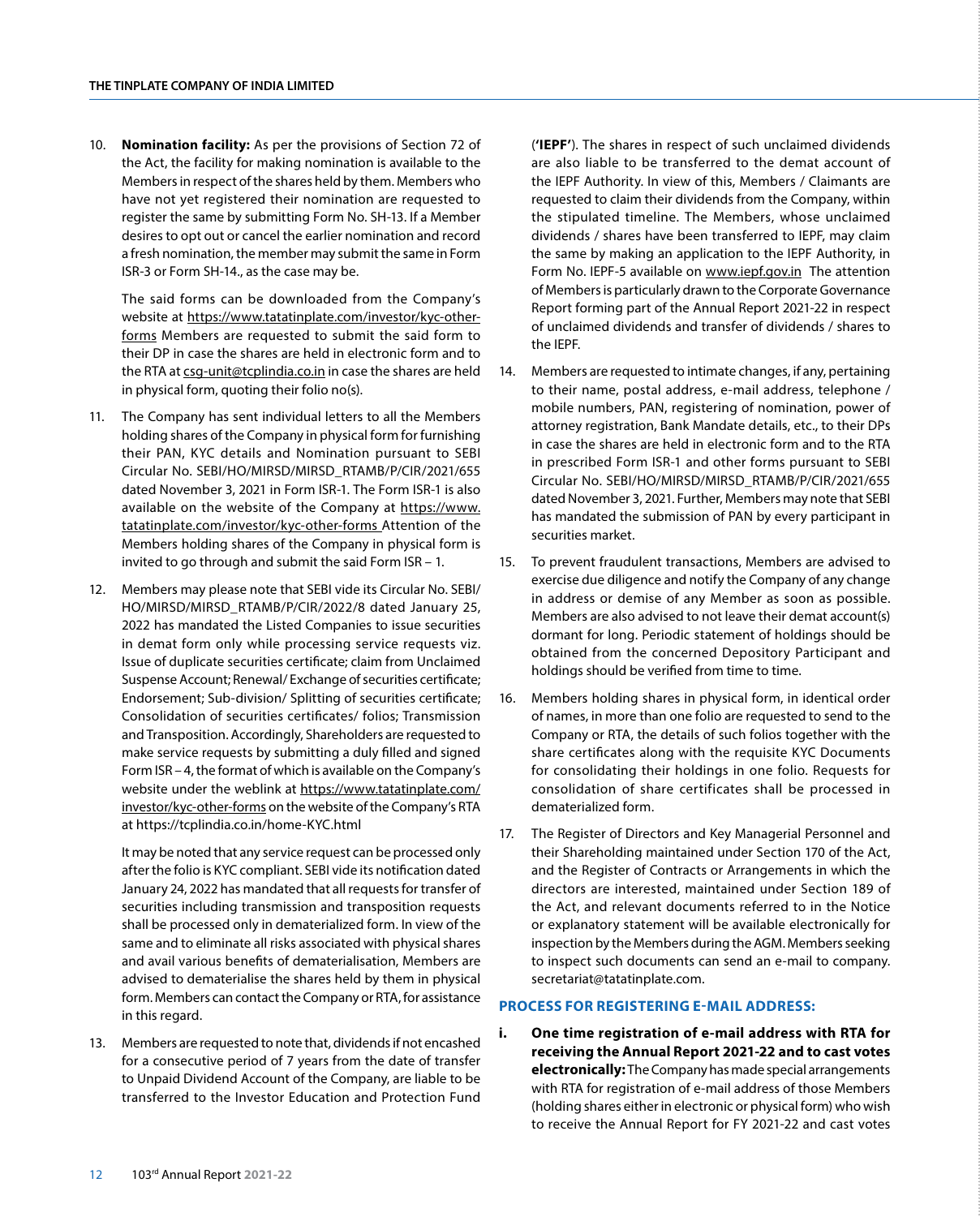electronically. Eligible Members whose e-mail addresses are not registered with the Company/DPs are required to provide the same to RTA on or before 5.00 p.m. (IST) on Monday, June 27, 2022.

## **Process to be followed for one time registration of e-mail address (for shares held in physical form or in electronic form) is as follows:**

- a. Visit the link https://tcpl.linkintime.co.in/EmailReg/Email [Register.html](https://tcpl.linkintime.co.in/EmailReg/Email_Register.html)
- b. Select the Name of the Company from dropdown: The Tinplate Company of India Limited.
- c. Enter details in respective fields such as DP ID and Client ID (if shares held in electronic form)/ Folio no. and Certificate No. (if shares held in physical form), Shareholder Name, PAN Mobile no. and E-mail id.
- d. System will send OTP on mobile no and email id.
- e. Enter OTP received on mobile no and email id and submit.

After successful submission of the e-mail address, NSDL will e-mail a copy of this AGM Notice and Annual Report FY 2021-22 along with the e-Voting user ID and password. In case of any queries, Members may write to csg-unit@tcplindia.co.in or e-voting@nsdl.co.in.

**ii. Registration of e-mail address permanently with Company/DP:** Members are requested to register the e-mail address with their concerned DPs, in respect of electronic holding and with RTA, in respect of physical holding, by writing to them at csg-unit@tcplindia.co.in. Further, those Members who have already registered their e-mail addresses are requested to keep their e-mail addresses validated/ updated with their DPs/RTA to enable servicing of notices/ documents/ Annual Report and other communications electronically to their e-mail address in future.

## **INSTRUCTIONS FOR E-VOTING AND JOINING THE AGM ARE AS FOLLOWS:**

## **A. PROCESS AND MANNER FOR VOTING THROUGH ELECTRONIC MEANS:**

1. Pursuant to the provisions of Section 108 of the Act read with Rule 20 of the Companies (Management and Administration) Rules, 2014 (as amended), Regulation 44 of the SEBI Listing Regulations and in terms of SEBI Circular no. SEBI/HO/CFD/ CMD/CIR/P/2020/242 dated December 9, 2020 in relation to e-Voting facility provided by listed entities, the Company is providing facility of remote e-Voting to its Members in respect of the business to be transacted at the AGM. For this purpose, the Company has entered into an agreement with NSDL for facilitating voting through electronic means, as the authorized agency. The facility of casting votes by a Member using remote e-Voting system as well as remote e-Voting during the AGM will be provided by NSDL.

2. Members of the Company holding shares either in physical form or in electronic form as on the cut-off date i.e. Monday, June 27, 2022 (Cut - Off Date) may cast their vote by remote e-Voting. A person who is not a Member as on the Cut-Off date should treat this Notice for information purpose only. A person whose name is recorded in the Register of Members or in the Register of Beneficial Owners maintained by the depositories as on the cut-off date only shall be entitled to avail the facility of remote e-voting before the AGM as well as remote e-voting during the AGM.

 Any shareholder(s) holding shares in physical form or non-individual shareholders who acquires shares of the Company and becomes a Member of the Company after dispatch of the Notice and holding shares as on the Cut-Off date i.e. Monday, June 27, 2022, may obtain the User ID and Password by sending a request at e-voting@nsdl.co.in. However, if a person is already registered with NSDL for remote e-Voting then he / she can use his / her existing User ID and password for casting the vote.

 In case of Individual Shareholder holding securities in dematerialized mode and who acquires shares of the Company and becomes a Member of the Company after dispatch of the Notice and holds shares in demat mode as on the Cut-Off Date may follow the steps mentioned under **'Login method for e-Voting and joining virtual meeting for individual shareholders holding securities in demat mode'.**

- 3. The remote e-voting period commences on Thursday, June 30, 2022, at 9:00 am (IST) and ends on Sunday, July 3, 2022, at 5:00 pm (IST). The remote e-voting module shall be disabled by NSDL for voting thereafter. Once the vote on a resolution is cast by the Member, the Member shall not be allowed to change it subsequently. The voting rights of the Members shall be in proportion to their share of the paid-up Equity Share Capital of the Company as on the Cut - Off Date i.e., Monday, June 27, 2022.
- 4. Members will be provided with the facility for voting through electronic voting system during the VC/OAVM proceedings at the AGM and Members participating at the AGM, who have not already cast their vote on the resolution(s) by remote e-voting, will be eligible to exercise their right to vote on such resolution(s) upon announcement by the Chairman. Members who have cast their vote on resolution(s) by remote e-voting prior to the AGM will also be eligible to participate at the AGM through VC/OAVM but shall not be entitled to cast their vote on such resolution(s) again. Members who have voted on some of the resolutions during the said voting period are also eligible to vote on the remaining resolutions during the AGM. The remote e-voting module on the day of the AGM shall be disabled by NSDL for voting 15 minutes after the conclusion of the Meeting.

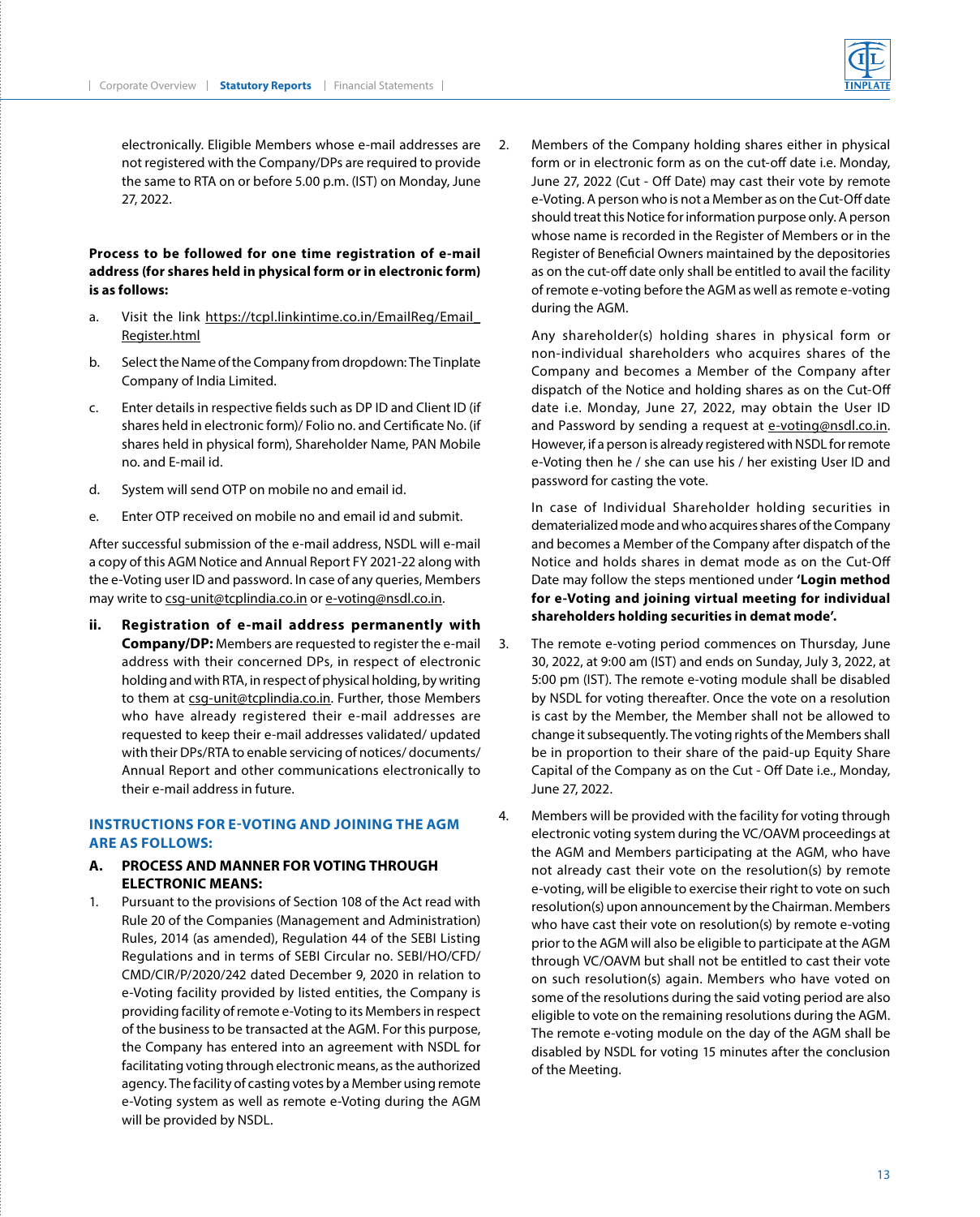## **B. THE INSTRUCTIONS FOR MEMBERS FOR ATTENDING THE AGM THROUGH VC / OAVM AND REMOTE E-VOTING (BEFORE AND DURING THE AGM) ARE AS UNDER: -**

- 1. Members will be able to attend the AGM through VC / OAVM or view the live webcast of AGM provided by NSDL at https://www.evoting.nsdl.com by following the steps mentioned under 'Access NSDL e-Voting system'. After successful login, Member(s) can click on link of 'VC / OAVM' placed under 'Join General Meeting' menu against Company name. You are requested to click on VC/OAVM link placed under 'Join General Meeting' menu. The link for VC / OAVM will be available in Shareholder / Member login where the EVEN of the Company will be displayed. Members who do not have the User ID and Password for e-Voting or have forgotten the User ID / Password may retrieve the same by following the process as mentioned in paragraph titled "The instructions for remote e-Voting before / during the AGM" in the Notice to avoid last minute rush.
- 2. Members are encouraged to submit their questions in advance with respect to the accounts or the business to be transacted at the AGM. These queries may be submitted from their registered e-mail address, mentioning their name, DP ID and Client ID / folio number and mobile number, to reach the Company's email address at company.secretariat@tatatinplate. com before 3.00 p.m. (IST) on Monday, June 27, 2022.
- 3. Members who would like to express their views or ask questions during the AGM may pre-register themselves as a speaker by sending their request from their registered email address mentioning their name, DP ID and Client ID / folio number, PAN, mobile number at [mailto:company.secretariat@](mailto:company.secretariat%40tatatinplate.com?subject=) [tatatinplate.com](mailto:company.secretariat%40tatatinplate.com?subject=) between June 28, 2022 (9.00 a.m. IST) to June 30, 2022 (5.00 p.m. IST). The Company reserves the right to restrict the number of questions and speakers depending

on the availability of time for the AGM. Further, the sequence in which the shareholders will be called upon to speak will be solely determined by the Company.

4. Members who need assistance before or during the AGM, can contact NSDL on evoting@nsdl.co.in / 1800 1020 990/1800 224 430.

## **THE INSTRUCTIONS FOR REMOTE E-VOTING BEFORE / DURING THE AGM**

The details of the process and manner for remote e-Voting are explained herein below:

#### **Step 1: Access to NSDL e-Voting system.**

**Step 2:** Cast your vote electronically and join General Meeting on NSDL e-Voting system.

#### **Details on Step 1 are mentioned below:**

## **A. Login method for e-Voting and joining virtual meeting for individual shareholders holding securities in demat mode**

In order to increase the efficiency of the voting process and in pursuance of SEBI circular no. SEBI/HO/CFD/CMD/ CIR/P/2020/242 dated December 9, 2020, e-Voting facility is being provided to all the demat account holders, by way of single login credential, through their demat accounts / websites of Depositories / Depository Participants. Individual demat account holders would be able to cast their vote without having to register again with the e-Voting service provider (**'ESP'**) thereby not only facilitating seamless authentication but also ease and convenience of participating in e-Voting process.

Shareholders are advised to update their mobile number and e-mail address in their demat accounts in order to access e-Voting facility.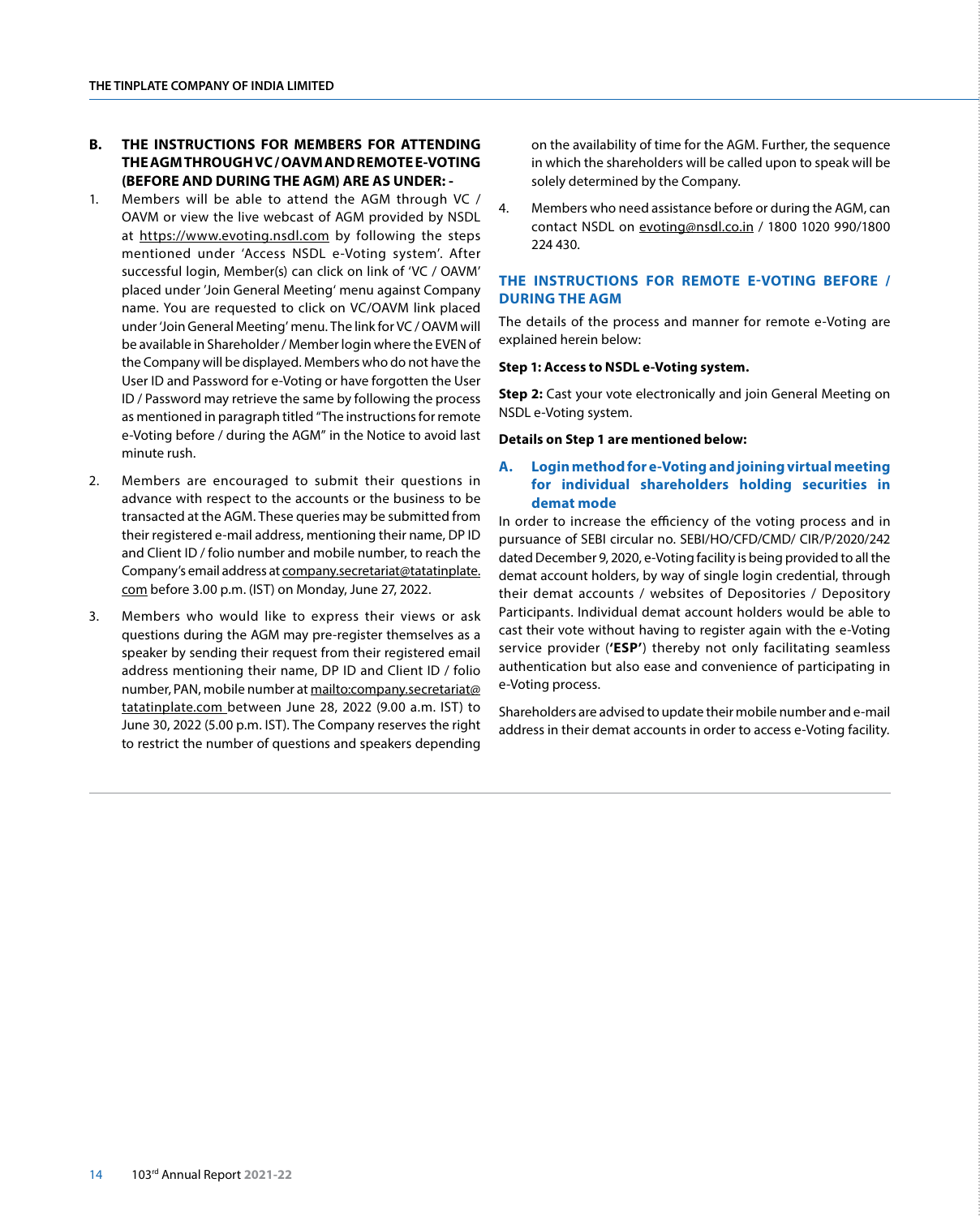

## **Login method for individual shareholders holding securities in demat mode is given below:**

| <b>Type of shareholders</b>                               | <b>Login Method</b>                                                                                                                                                                                                                                                                                                                                                                          |  |  |
|-----------------------------------------------------------|----------------------------------------------------------------------------------------------------------------------------------------------------------------------------------------------------------------------------------------------------------------------------------------------------------------------------------------------------------------------------------------------|--|--|
| Individual                                                | A. NSDL IDeAS facility                                                                                                                                                                                                                                                                                                                                                                       |  |  |
| Shareholders holding                                      | If you are already registered, follow the below steps:                                                                                                                                                                                                                                                                                                                                       |  |  |
| securities in demat<br>mode with NSDL.                    | 1. Visit the e-Services website of NSDL. Open web browser by typing the following URL: https://eservices.nsdl.com/<br>either on a personal computer or on a mobile.                                                                                                                                                                                                                          |  |  |
|                                                           | 2. Once the home page of e-Services is launched, click on the 'Beneficial Owner' icon under 'Login' which is available<br>under 'IDeAS' section.                                                                                                                                                                                                                                             |  |  |
|                                                           | 3. A new screen will open. You will need to enter your User ID and Password. After successful authentication, you will be<br>able to see e-voting services under Value Added Services section.                                                                                                                                                                                               |  |  |
|                                                           | 4. Click on 'Access to e-voting' appearing on the left-hand side under e-voting services and you will be able to see<br>e-voting page.                                                                                                                                                                                                                                                       |  |  |
|                                                           | Click on options available against Company name or e-voting service provider - NSDL and you will be re-directed<br>5.<br>to NSDL e-voting website for casting your vote during the remote e-voting period or joining virtual meeting & voting<br>during the meeting.                                                                                                                         |  |  |
|                                                           | If you are not registered, follow the below steps:                                                                                                                                                                                                                                                                                                                                           |  |  |
|                                                           | Option to register is available at https://eservices.nsdl.com<br>a.                                                                                                                                                                                                                                                                                                                          |  |  |
|                                                           | Select 'Register Online for IDeAS' Portal or click on https://eservices.nsdl.com/SecureWeb/IdeasDirectReg.jsp<br>b.<br>Please follow steps given in points 1-5<br>c.                                                                                                                                                                                                                         |  |  |
|                                                           | B. e-Voting website of NSDL.                                                                                                                                                                                                                                                                                                                                                                 |  |  |
|                                                           | Open web browser by typing the following URL: https://www.evoting.nsdl.com/ either on a Personal Computer or on<br>1.<br>a mobile.                                                                                                                                                                                                                                                           |  |  |
|                                                           | 2. Once the home page of e-Voting system is launched, click on the icon "Login" which is available under 'Shareholder/<br>Member' section.                                                                                                                                                                                                                                                   |  |  |
|                                                           | 3. A new screen will open. You will have to enter your User ID (i.e., your sixteen-digit demat account number held with<br>NSDL), Password/OTP and a Verification Code as shown on the screen.                                                                                                                                                                                               |  |  |
|                                                           | After successful authentication, you will be redirected to NSDL Depository site wherein you can see e-Voting page.<br>4.<br>Click on options available against company name or e-Voting service provider - NSDL and you will be redirected to<br>e-Voting website of NSDL for casting your vote during the remote e-Voting period or joining virtual meeting & voting<br>during the meeting. |  |  |
|                                                           | C. Shareholders/Members can also download NSDL Mobile App 'NSDL Speede' facility by scanning the QR code                                                                                                                                                                                                                                                                                     |  |  |
|                                                           | mentioned below for seamless voting experience.                                                                                                                                                                                                                                                                                                                                              |  |  |
|                                                           | Download on the<br><b>GET IT ON</b><br><b>Google Play</b><br><b>App Store</b>                                                                                                                                                                                                                                                                                                                |  |  |
| Individual<br>Shareholders holding<br>securities in demat | Existing users who have opted for Easi / Easiest, can login through their user id and password. Option will be made<br>1.<br>available to reach e-Voting page without any further authentication. The URL for users to login to Easi / Easiest are<br>https://web.cdslindia.com/myeasi/home/login or www.cdslindia.com and click on New System Myeasi.                                       |  |  |
| mode with CDSL                                            | 2. After successful login of Easi/Easiest the user will be also able to see the E Voting Menu. The Menu will have links of<br>e-Voting service provider i.e., NSDL. Click on NSDL to cast your vote.                                                                                                                                                                                         |  |  |
|                                                           | If the user is not registered for Easi/Easiest, option to register is available at https://web.cdslindia.com/myeasi/<br>3.<br>Registration/EasiRegistration                                                                                                                                                                                                                                  |  |  |
|                                                           | Alternatively, the user can directly access e-Voting page by providing Demat Account Number and PAN No. from a<br>4.                                                                                                                                                                                                                                                                         |  |  |
|                                                           | link in www.cdslindia.com home page. The system will authenticate the user by sending OTP on registered Mobile &<br>Email as recorded in the Demat Account. After successful authentication, user will be provided links for the respective<br>ESP i.e., <b>NSDL</b> where the e-Voting is in progress.                                                                                      |  |  |
| Individual<br>Shareholders (holding                       | You can also login using the login credentials of your demat account through your Depository Participant registered<br>1.<br>with NSDL/CDSL for e-Voting facility.                                                                                                                                                                                                                           |  |  |
| securities in demat<br>mode) login through                | 2.<br>upon logging in, you will be able to see e-Voting option. Click on e-Voting option, you will be redirected to NSDL/<br>CDSL Depository site after successful authentication, wherein you can see e-Voting feature.                                                                                                                                                                     |  |  |
| their Depository<br>Participants                          | Click on company name or e-Voting service provider i.e. NSDL and you will be redirected to e-Voting website of NSDL<br>3.<br>for casting your vote during the remote e-Voting period.                                                                                                                                                                                                        |  |  |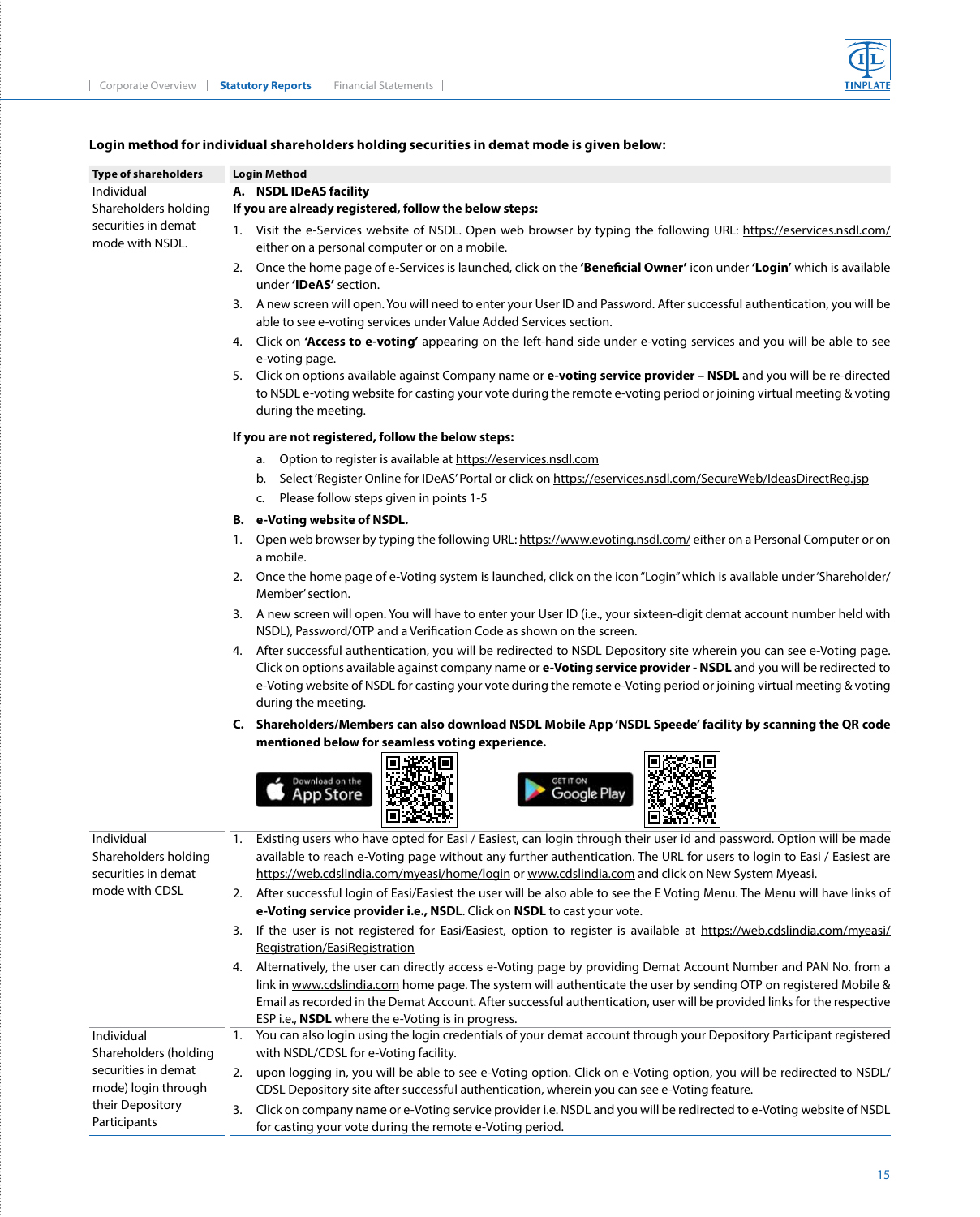## **THE TINPLATE COMPANY OF INDIA LIMITED**

**Important note:** Members who are unable to retrieve User ID/ Password are advised to use Forget User ID and Forget Password option available at respective website.

## **Helpdesk for Individual Shareholders holding securities in demat mode for any technical issues related to login through Depository i.e., NSDL and CDSL.**

| Login type                         | Helpdesk details                                                                              |
|------------------------------------|-----------------------------------------------------------------------------------------------|
| Individual Shareholders holding    | Members facing any technical issue in login can contact NSDL helpdesk by sending a request at |
| securities in demat mode with NSDL | mailto:evoting@nsdl.co.in or call at toll free no.: 1800 1020 990 and 1800 22 44 30.          |
| Individual Shareholders holding    | Members facing any technical issue in login can contact CDSL helpdesk by sending a request at |
| securities in demat mode with CDSL | helpdesk.evoting@cdslindia.com or contact at 022-23058738 or 022-23058542-43.                 |

- **B. Login Method for e-Voting and joining virtual meeting for shareholders other than individual shareholders holding securities in demat mode and shareholders holding securities in physical mode How to Log-in to NSDL e-Voting website?**
	- 1. Visit the e-Voting website of NSDL. Open web browser by typing the following URL: https://www.evoting.nsdl.com/ either on a Personal Computer or on a mobile.
	- 2. Once the home page of e-Voting system is launched, click on the icon "Login" which is available under 'Shareholder/ Member' section.
	- 3. A new screen will open. You will have to enter your User ID, your Password/OTP and a Verification Code as shown on the screen.

Alternatively, if you are registered for NSDL eservices i.e. IDEAS, you can log-in at https://eservices.nsdl.com/ with your existing IDEAS login. Once you log-in to NSDL eservices after using your log-in credentials, click on e-Voting and you can proceed to Step 2 i.e., Cast your vote electronically.

4. Your User ID details are given below:

| Manner of holding shares i.e. Demat<br>(NSDL or CDSL) or Physical |                                                            | Your User ID is:                                                                                                                                               |
|-------------------------------------------------------------------|------------------------------------------------------------|----------------------------------------------------------------------------------------------------------------------------------------------------------------|
| a)                                                                | For Members who hold shares<br>in demat account with NSDL. | 8 Character DP ID followed by 8 Digit Client ID<br>For example, if your DP ID is IN300*** and Client ID is 12****** then your user ID is<br>IN300***12*******. |
| b)                                                                | For Members who hold shares<br>in demat account with CDSL. | 16 Digit Beneficiary ID<br>For example, if your Beneficiary ID is 12************** then your user ID is 12**************                                       |
| C)                                                                | For Members holding shares in<br>Physical Form.            | EVEN Number followed by Folio Number registered with the company.<br>For example, if folio number is 001*** and EVEN is 101456 then user ID is 101456001***    |

- 5. Password details for shareholders other than Individual shareholders are given below:
	- a. If you are already registered for e-Voting, then you can use your existing password to login and cast your vote.
	- b. If you are using NSDL e-Voting system for the first time, you will need to retrieve the 'initial password' which was communicated to you. Once you retrieve your 'initial password', you need to enter the 'initial password' and the system will force you to change your password.
	- c. How to retrieve your 'initial password'?
		- If your email ID is registered in your demat account or with the company, your 'initial password' is communicated to you on your email ID. Trace the email sent to you by NSDL and open the attachment i.e., a .pdf file. The password to open the. pdf file is your 8-digit client ID for NSDL account, last 8 digits of client ID for CDSL account or folio number for shares

held in physical form. The .pdf file contains your 'User ID' and your 'initial password'.

- (ii) If your email ID is not registered, please follow steps mentioned below in process for those shareholders whose email ids are not registered.
- 6. If you are unable to retrieve or have not received the 'Initial password' or have forgotten your password:
	- a) Click on **'Forgot User Details/Password?'** (If you are holding shares in your demat account with NSDL or CDSL) option available on www.e-voting. nsdl.com
	- b) **'Physical User Reset Password?'** (If you are holding shares in physical mode) option available on www.evoting.nsdl.com
	- c) If you are still unable to get the password by aforesaid two options, you can send a request at e-voting@nsdl.co.in mentioning your demat account number/folio number, your PAN, your name and your registered address etc.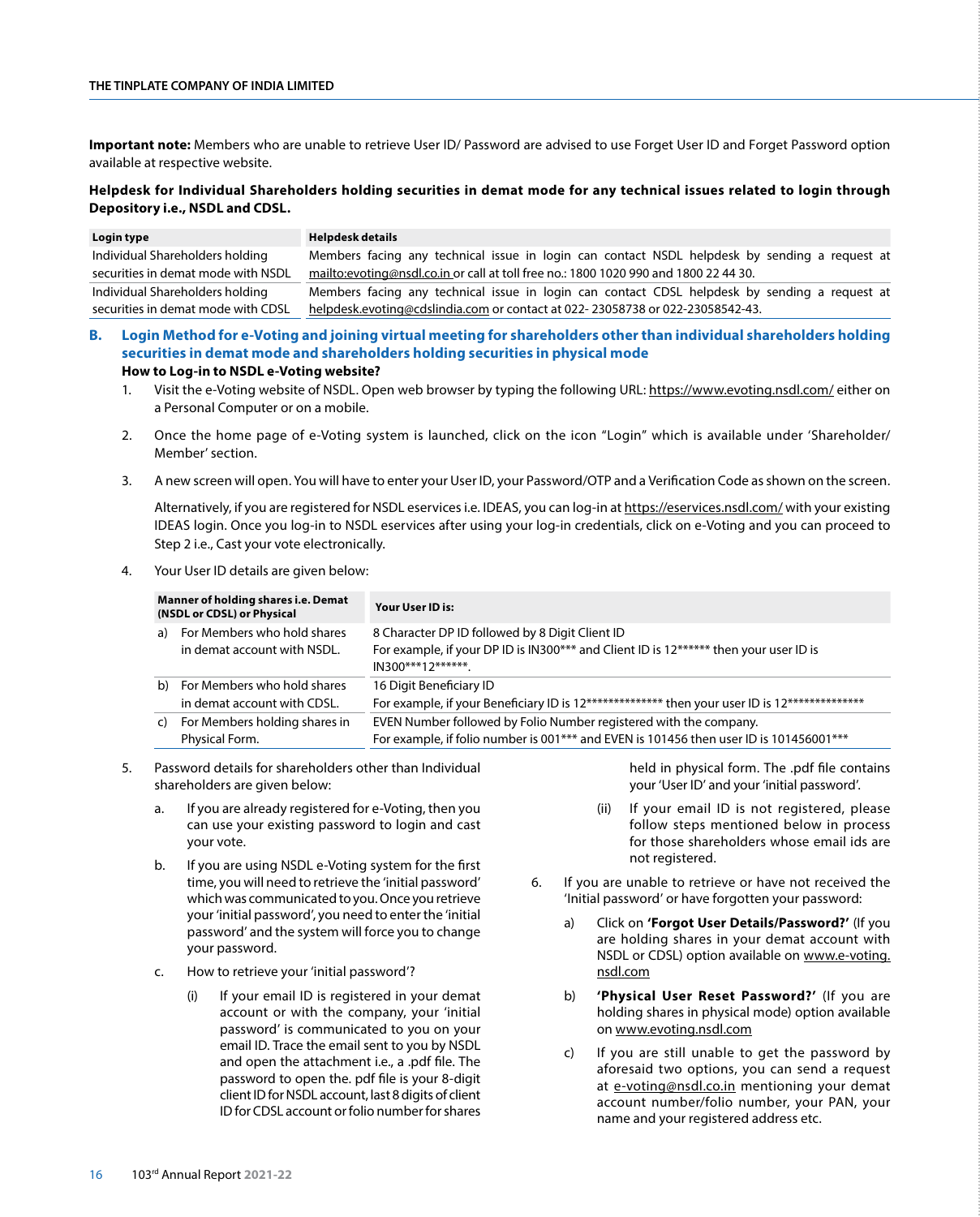

- d) Members can also use the OTP (One Time Password) based login for casting the votes on the e-Voting system of NSDL.
- 7. After entering your password, tick on Agree to "Terms and Conditions" by selecting on the check box.
- 8. Now, you will have to click on "Login" button.
- 9. After you click on the "Login" button, Home page of e-Voting will open.

#### **Details on Step 2 are mentioned below:**

## **How to cast your vote electronically on NSDL e-Voting system and join General Meeting on NSDL e-Voting system?**

- 1. After successful login at Step 1, you will be able to see "EVEN" of all the companies in which you are holding shares and whose voting cycle and General Meeting is in active status.
- 2. Select 'EVEN' of the Company, for which you wish to cast your vote during the remote e-Voting period and casting your vote during the General Meeting. For joining virtual meeting, you need to click on "VC/OAVM" link placed under "Join General Meeting".
- 3. Now you are ready for e-Voting as the Voting page opens.
- 4. Cast your vote by selecting appropriate options i.e. assent or dissent, verify/modify the number of shares for which you wish to cast your vote and click on 'Submit' and also 'Confirm' when prompted.
- 5. Upon confirmation, the message 'Vote cast successfully' will be displayed.
- 6. You can also take the printout of the votes cast by you by clicking on the print option on the confirmation page.
- 7. Once you confirm your vote on the resolution, you will not be allowed to modify your vote.

#### **The instructions for e-Voting during the AGM are as under:**

- 1. The procedure for remote e-Voting during the AGM is same as the instructions mentioned above for remote e-Voting since the Meeting is being held through VC/ OAVM.
- 2. Only those Members/Shareholders, who will be present in the AGM through VC/OAVM facility and have not cast their vote on the Resolutions through remote e-Voting and are otherwise not barred from doing so, shall be eligible to vote on such resolution(s) through e-Voting system at the AGM.

#### **General Guidelines for Shareholders:**

1. Institutional shareholders (i.e. other than individuals, HUF, NRI etc.) are required to send scanned copy (PDF/JPG Format) of the relevant Board Resolution/ Authority letter etc. with attested specimen signature of the duly authorized signatory(ies) who are authorized to vote, to the Scrutinizer by e-mail at aklabhcs@gmail.com with a copy marked to evoting@nsdl.co.in.

- 2. It is strongly recommended not to share your password with any other person and take utmost care to keep your password confidential. Login to the e-voting website will be disabled upon five unsuccessful attempts to key-in the correct password. In such an event, you will need to go through the "Forgot User Details/Password?" or "Physical User Reset Password?" option available on www.evoting.nsdl.com to reset the password.
- 3. In case of any queries/ grievances pertaining to remote e-voting (before the AGM and during the AGM), you may refer the Frequently Asked Questions (FAQs) for Shareholders and e-voting user manual for Shareholders available at the download section of www.evoting.nsdl.com or call on 1800 1020 990 / 1800 22 44 30 or send a request at e-voting@nsdl.co.in.

#### **Other Instructions:**

- i. The Board of Directors has appointed Mr. A. K. Labh, Practicing Company Secretary (Membership No. FCS 4848 / CP - 3238) of Messrs A. K Labh & Co., Company Secretaries, as the Scrutinizer to scrutinize the remote e-voting process as well as e-Voting during the AGM in a fair and transparent manner.
- ii. The Scrutinizer shall immediately after the conclusion of voting at the AGM, unblock the votes cast through remote e-voting (votes cast during the AGM and votes cast prior to the AGM) and make, not later than 48 hours of conclusion of the AGM, a consolidated Scrutinizer's Report of the total votes cast in favor or against, if any, to the Chairman or a person authorized by him in writing who shall countersign the same.
- iii. The results declared along with the Scrutinizer's Report shall be placed on the website of the Company [www.tatatinplate.](mailto:www.tatatinplate.com?subject=) [com](mailto:www.tatatinplate.com?subject=) and on the website of NSDL www.evoting.nsdl.com immediately. The Company shall simultaneously communicate the results to BSE Limited and National Stock Exchange of India Limited, where the shares of the Company are listed.

By Order of the Board of Directors **Kaushik Seal** Company Secretary Membership No. ACS 21647

Kolkata, May 30, 2022 **Registered Office:** 4, Bankshall Street, Kolkata 700 001 Tel. No.: (033) 2243 5401, Fax: 91 33 22304170 CIN : L28112WB1920PLC003606 E-mail: company.secretariat@tatatinplate.com Website: www.tatatinplate.com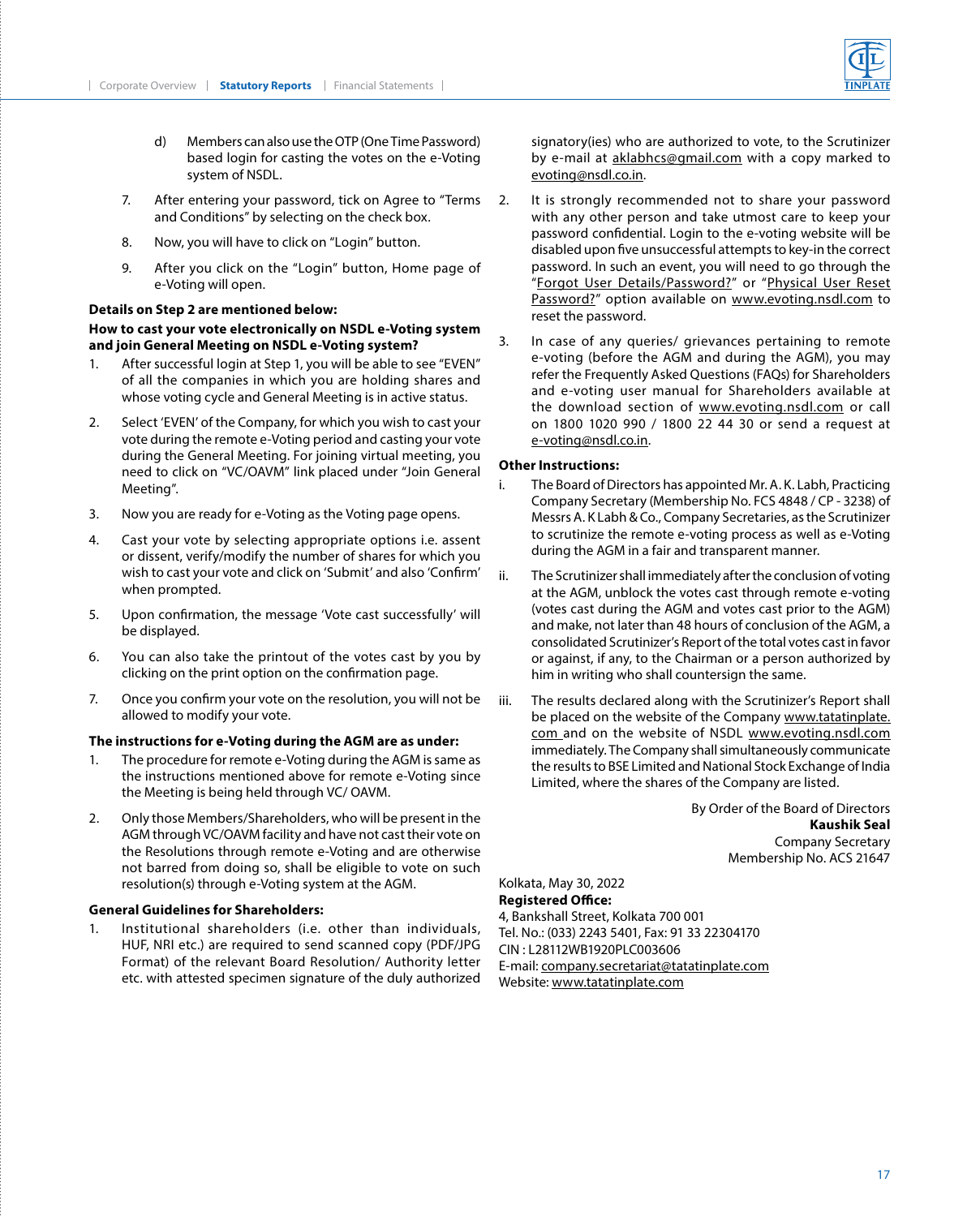## **STATEMENT PURSUANT TO SECTION 102(1) OF THE COMPANIES ACT, 2013, AS AMENDED ('ACT').**

The following Statement sets out all material facts relating to Item Nos. 4 and 5 of the accompanying Notice.

#### **Item No. 4**

The Shareholders at the 98<sup>th</sup> AGM of the Company held on July 25, 2017, had approved the appointment of Messrs Price Waterhouse & Co Chartered Accountants LLP, Chartered Accountants (**PW**) having Firm Registration No. 304026E/ E300009, as the Statutory Auditors of the Company, to hold office till the conclusion of the 103rd AGM of the Company to be held in the year 2022.

The Audit Committee, of the Company considering PW's performance as auditors of the Company during their present tenure and after due deliberation and discussion, recommended to the Board the re-appointment of PW as statutory auditors of the Company for a second term of five years to hold office from the conclusion of the 103rd AGM till the conclusion of the 108th AGM of the Company to be held in the year 2027.

Based on recommendations of the Audit Committee, the Board of Directors at their meeting held on April 12, 2022, approved the re-appointment of PW, as the Statutory Auditors of the Company for a second term of 5 (five) years i.e. from the conclusion of 103rd AGM till the conclusion of 108th AGM to be held in the year 2027. The re-appointment is subject to approval of the shareholders of the Company. The Audit Committee and the Board of Directors considered the following factors in recommending the reappointment of PW as the statutory auditors of the Company:

- Competence of the leadership and the audit team of the firm in auditing the financial statements of the Company;
- Ability of the firm to seamlessly scale and understand the Company's operations, systems and processes; and
- Geographical presence and ability of the firm in servicing the Company.

PW has consented to their appointment as Statutory Auditors and have confirmed that if appointed, their appointment will be in accordance with Section 139 read with Section 141 of the Act. The remuneration to be paid to Statutory Auditors shall be mutually agreed between the Board of Directors and the Statutory Auditors, from time to time.

None of the Director(s) and Key Managerial Personnel of the Company or their respective relatives are concerned or interested in the Resolution mentioned at Item No. 4 of the Notice.

The Board recommends the Resolution set forth in Item No. 4 for the approval of the Members.

#### **Item No. 5**

Pursuant to the provisions of Section 148 of the Act read with the Companies (Cost Records and Audit) Rules, 2014, as amended from time to time, the Company is required to undertake the audit of its cost records for products covered under the Companies (Cost Records and Audit) Rules, 2014 conducted by a Cost Accountant in practice.

In compliance with the above, the Audit Committee of the Company at its meeting held on April 12, 2022 considered the appointment of Messrs. Shome & Banerjee, Cost Accountants (Firm Registration No. - 000001) as the Cost Auditors of the Company for FY2022-23. At the said meeting, the Audit Committee also considered the remuneration of ₹2 lakh (Rupees Two Lakhs) (plus applicable taxes and reimbursement of out-of-pocket, travelling and living expenses) payable to the Cost Auditors for FY 2022-23.

In making the decision on the appointment and remuneration of the Cost Auditors, the Audit Committee considered, the Cost Auditors' performance during the previous year(s) in examining and verifying the accuracy of the cost accounting records maintained by the Company. Further, the Audit Committee took note of the scope of work of Cost Auditors for FY 2022-23.

Accordingly, the Audit Committee recommended to the Board, the appointment of Messrs Shome & Banerjee, Cost Accountants (Firm Registration Number – 000001) as the Cost Auditors of the Company for FY 2022-23 at a remuneration of ₹2 lakh (Rupees Two Lakhs) (plus applicable taxes and reimbursement of out-of-pocket, travelling and living expenses).

The Board, on the recommendation of the Audit Committee approved the appointment of Messrs Shome & Banerjee, Cost Accountants (Firm Registration Number – 000001) as the Cost Auditors of the Company for the FY 2022-23 at a remuneration of ₹2 lakh (Rupees Two Lakhs) (plus applicable taxes and reimbursement of out-of-pocket expenses) payable to Cost Auditors for FY 2022-23.

In accordance with the provisions of Section 148(3) of the Act read with Rule 14 of the Companies (Audit and Auditors) Rules, 2014, the remuneration payable to the Cost Auditors as recommended by the Audit Committee and approved by the Board must be ratified by the Members of the Company.

The consent of the Members is sought for passing an Ordinary Resolution as set out at Item No.5 of the Notice for ratification of the remuneration payable to the Cost Auditors of the Company for the Financial Year ending March 31, 2023.

M/s Shome & Banerjee have furnished a certificate regarding their eligibility for appointment as Cost Auditors of the Company. M/s Shome & Banerjee have vast experience in the field of cost audit and have conducted the audit of the cost records of the Company.

None of the Directors or Key Managerial Personnel of the Company or their respective relatives are concerned or interested, in the Resolution mentioned at item No.5 of the Notice.

The Board recommends the Resolution set forth in Item No. 5 of the Notice for approval of the Members.

> By Order of the Board of Directors **Kaushik Seal** Company Secretary Membership No. ACS 21647

#### Kolkata, May 30, 2022 **Registered Office:**

4, Bankshall Street, Kolkata 700 001 Tel. No.: (033) 2243 5401, Fax No. (033) 22304170 CIN: L28112WB1920PLC003606 E-mail: company.secretariat@tatatinplate.com Website: www.tatatinplate.com